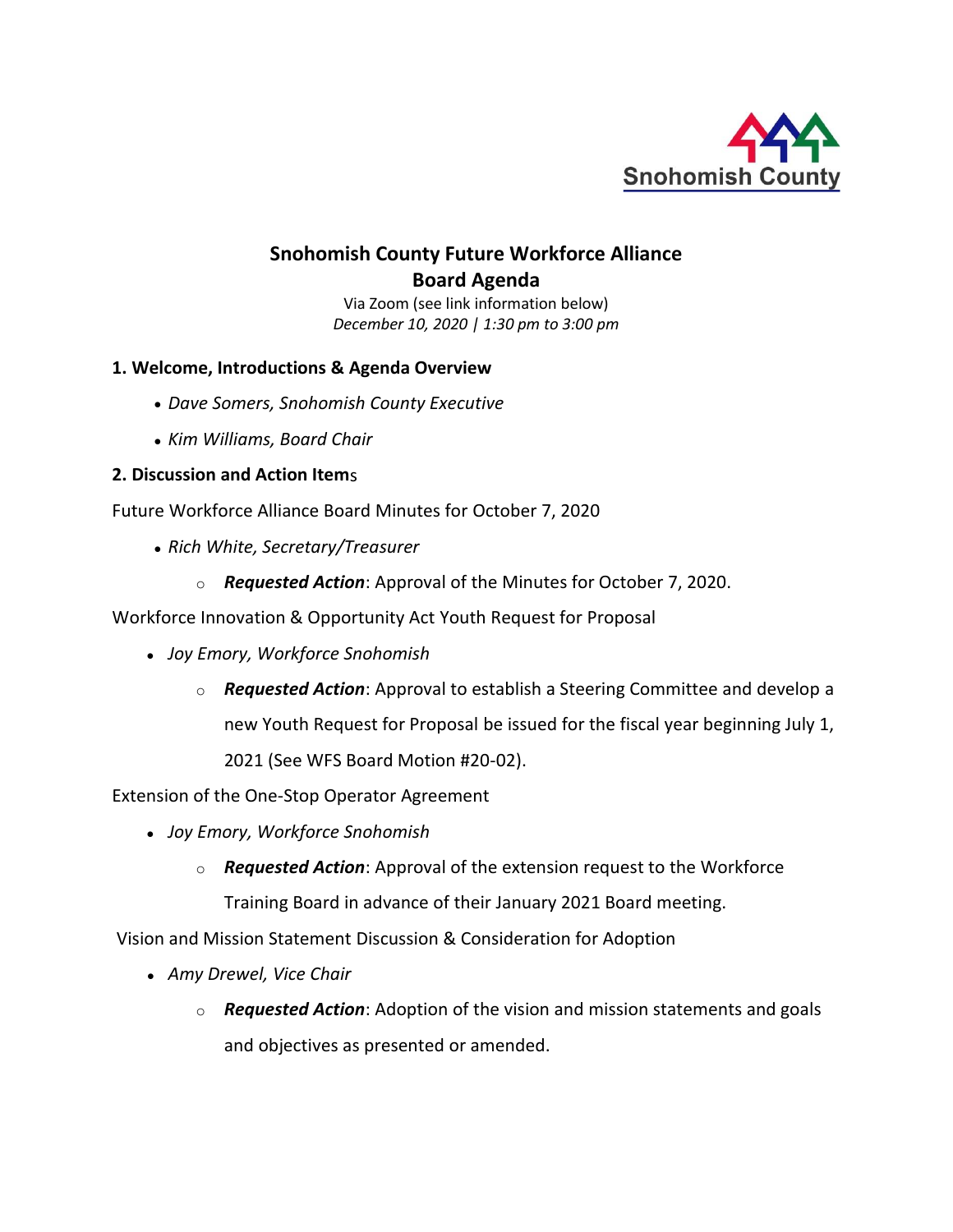Future Workforce Alliance Logo Discussion & Consideration for Adoption

- *James Henderson, Snohomish County*
	- o *Requested Action*: Adoption of a logo as presented.

#### **3. Information Items**

Workforce Strategic Plan Update

• *James Henderson, Snohomish County*

## **4. Public Comment**

• *Kim Williams, Board Chair*

# **5. Next Steps & Future Meeting Dates for 2021**

• *Kim Williams, Board Chair*

## **6. Adjourn**

• *Kim Williams, Board Chair*

Open Meetings Act Statement: The meeting conforms to the Public Meeting Act RCW 42.30.010

If you would like to participate remotely in this meeting, see the Zoom information below. You will be able to provide comments remotely during the Public Comment portion of the meeting, or you may also e-mail comments to the Office of Economic Recovery and Resiliency at SnohomishCountyRecovers@snoco.org, or by mail to 3000 Rockefeller Ave M/S 407 | Everett, WA 98201-4046.

#### **ZOOM MEETING REMOTE PARTICIPATION INFORMATION**

Join Zoom Meeting <https://zoom.us/j/91264990716?pwd=eHZDU1lNTXdQUEh4akRSU3U4NCtUUT09>

Meeting ID: 912 6499 0716 Passcode: 459379 One tap mobile +12532158782,,91264990716#,,,,,,0#,,459379# US (Tacoma) +13462487799,,91264990716#,,,,,,0#,,459379# US (Houston)

Dial by your location +1 253 215 8782 US (Tacoma) +1 346 248 7799 US (Houston) +1 669 900 6833 US (San Jose) +1 301 715 8592 US (Washington D.C)